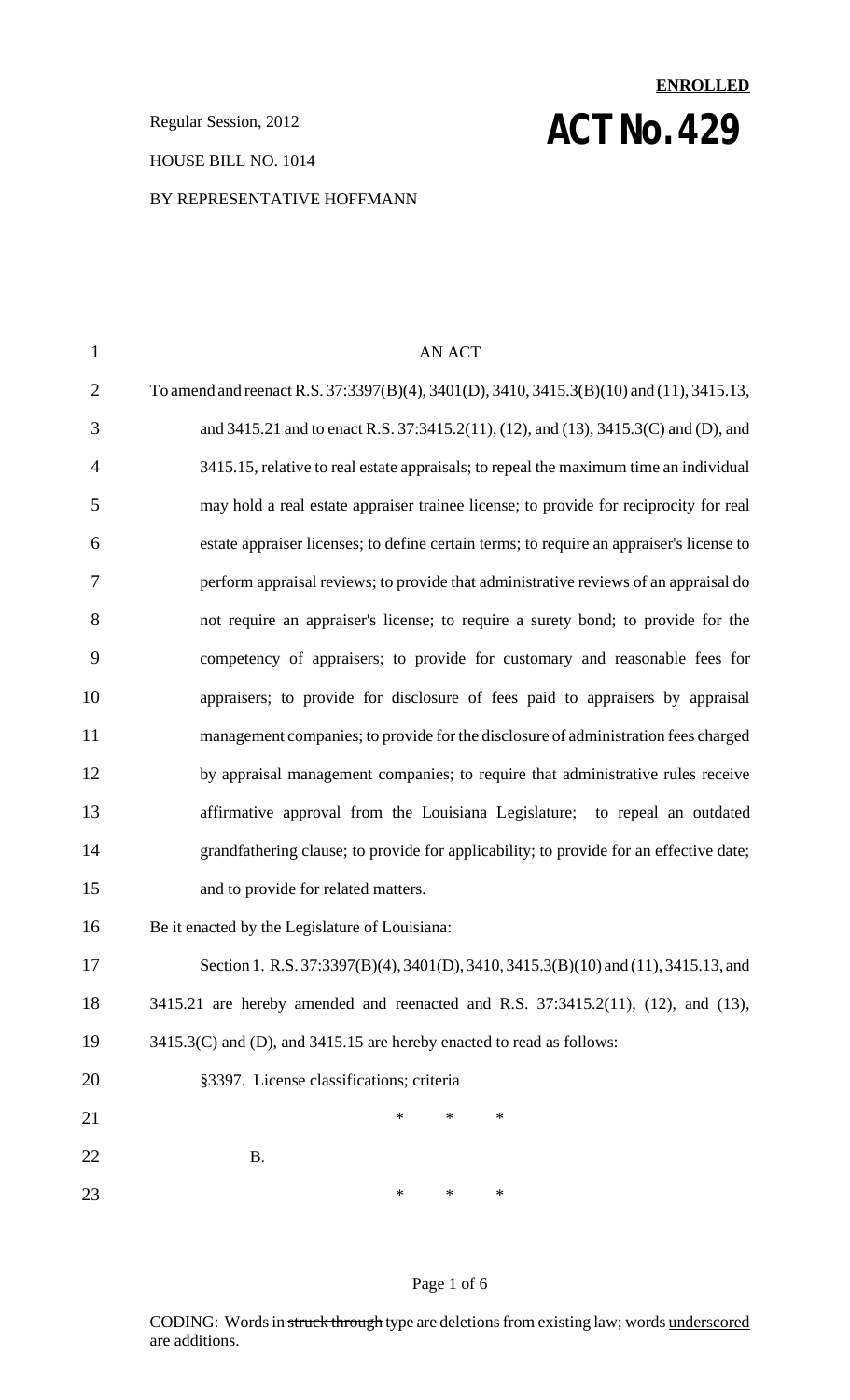## HB NO. 1014 **ENROLLED**

| $\mathbf{1}$   | $(4)$ A real estate appraiser trainee may not be licensed in this category in             |
|----------------|-------------------------------------------------------------------------------------------|
| $\overline{2}$ | excess of six years. All trainees who have been licensed in excess of two years shall     |
| 3              | be required to obtain continuing education that is equivalent to fifteen classroom        |
| $\overline{4}$ | hours of instruction for each year.                                                       |
| 5              | $*$ * *                                                                                   |
| 6              | §3401. Nonresident license; temporary registration; reciprocity                           |
| 7              | $*$<br>$*$ $-$<br>$\ast$                                                                  |
| 8              | If the board determines that another jurisdiction has substantially<br>D.                 |
| 9              | equivalent certification or license requirements to those of this state, the board may    |
| 10             | enter into a reciprocal agreement with the appropriate authority to allow any resident    |
| 11             | applicant who is certified under the laws of that jurisdiction to obtain a reciprocal     |
| 12             | license as a real estate appraiser in this state. The terms and conditions shall be       |
| 13             | determined by written agreement between the jurisdictions.                                |
| 14             | $\ast$<br>$*$ $-$<br>$\ast$                                                               |
| 15             | §3410. Standards for the development and communication of real estate appraisals          |
| 16             | A. A licensed real estate appraiser shall comply with generally accepted                  |
| 17             | standards of professional practice in the development and communication of                |
| 18             | appraisals of real estate located in this state and with generally accepted ethical rules |
| 19             | of conduct as contained in the "Uniform Standards of Professional Appraisal               |
| 20             | Practice", or its successor, as approved by the Appraisal Subcommittee of the             |
| 21             | Federal Financial Institutions Examination Council, or its successor.                     |
| 22             | B. The licensed real estate appraiser shall include within the body of the                |
| 23             | appraisal report the amount of the appraiser's fee for appraisal services.                |
| 24             | $\ast$<br>$\ast$<br>$\ast$                                                                |
| 25             | §3415.2. Definitions                                                                      |
| 26             | As used in this Chapter, the following words have the meaning ascribed to                 |
| 27             | them in this Section unless the context clearly indicates otherwise:                      |
| 28             | *<br>$\ast$<br>∗                                                                          |
| 29             | (11) "Administrative review", "compliance review", "quality check", or                    |
| 30             | "QC" means a process that checks an appraisal report for compliance with the              |
|                |                                                                                           |

## Page 2 of 6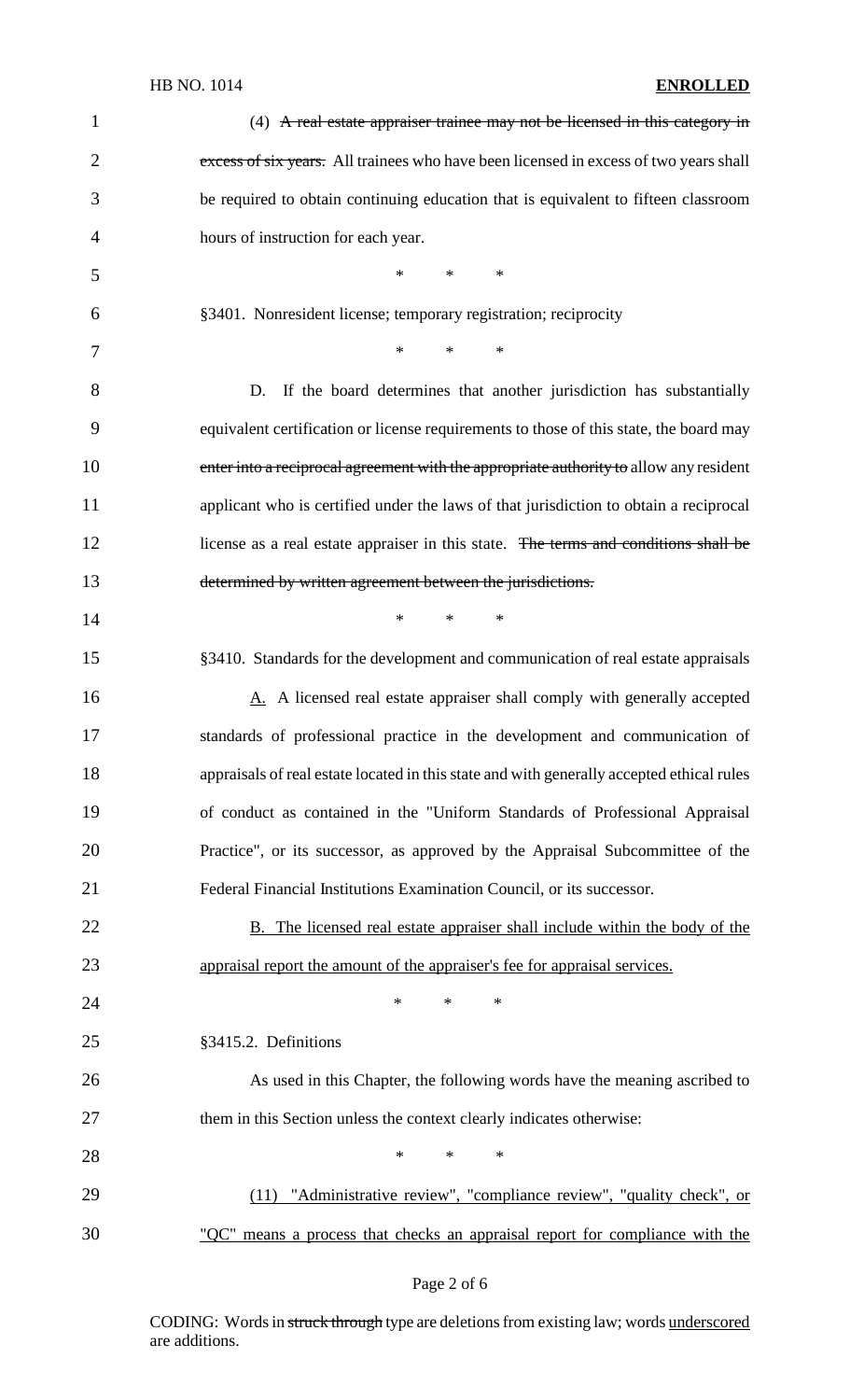| $\mathbf{1}$   | Uniform Standards of Professional Appraisal Practice or other stipulated                  |
|----------------|-------------------------------------------------------------------------------------------|
| $\overline{2}$ | requirements.                                                                             |
| 3              | (12) "Appraisal review" means the act or process of developing and                        |
| $\overline{4}$ | communicating an opinion about the quality of another appraiser's work that was           |
| 5              | performed as part of an appraisal assignment. The term shall not include an               |
| 6              | examination of an appraisal for grammatical, typographical, mathematical, or other        |
| 7              | similar administrative errors that do not involve the appraiser's professional            |
| 8              | judgment, including compliance with the elements of the client's statement of work.       |
| 9              | (13) "Fee appraiser" means a person who is not an employee of the mortgage                |
| 10             | loan originator or appraisal management company engaging the appraiser and is one         |
| 11             | of the following:                                                                         |
| 12             | (a) A state-licensed or certified appraiser who receives a fee for performing             |
| 13             | an appraisal and certifies that the appraisal has been prepared in accordance with the    |
| 14             | Uniform Standards of Professional Appraisal Practice.                                     |
| 15             | (b) A company not subject to the requirements of §1124 of the Financial                   |
| 16             | Institutions Reform, Recovery, and Enforcement Act of 1989, 12 U.S.C. 3331 et             |
| 17             | seq., that utilizes the services of state-licensed or certified appraisers and receives a |
| 18             | fee for performing appraisals in accordance with the Uniform Standards of                 |
| 19             | Professional Appraisal Practice.                                                          |
| 20             | §3415.3. License required                                                                 |
| 21             | *<br>$\ast$<br>$\ast$                                                                     |
| 22             | B. The license required by Subsection A of this Section shall, at a minimum,              |
| 23             | include the following information:                                                        |
| 24             | *<br>$\ast$<br>$\ast$                                                                     |
| 25             | (10) Proof that the entity has obtained and maintains a surety bond that meets            |
| 26             | the requirements of Subsection D of this Section.                                         |
| 27             | (11) An irrevocable Uniform Consent to Service of Process, pursuant to this               |
| 28             | Chapter.                                                                                  |
| 29             | (11) Any other information required by the board.                                         |

## Page 3 of 6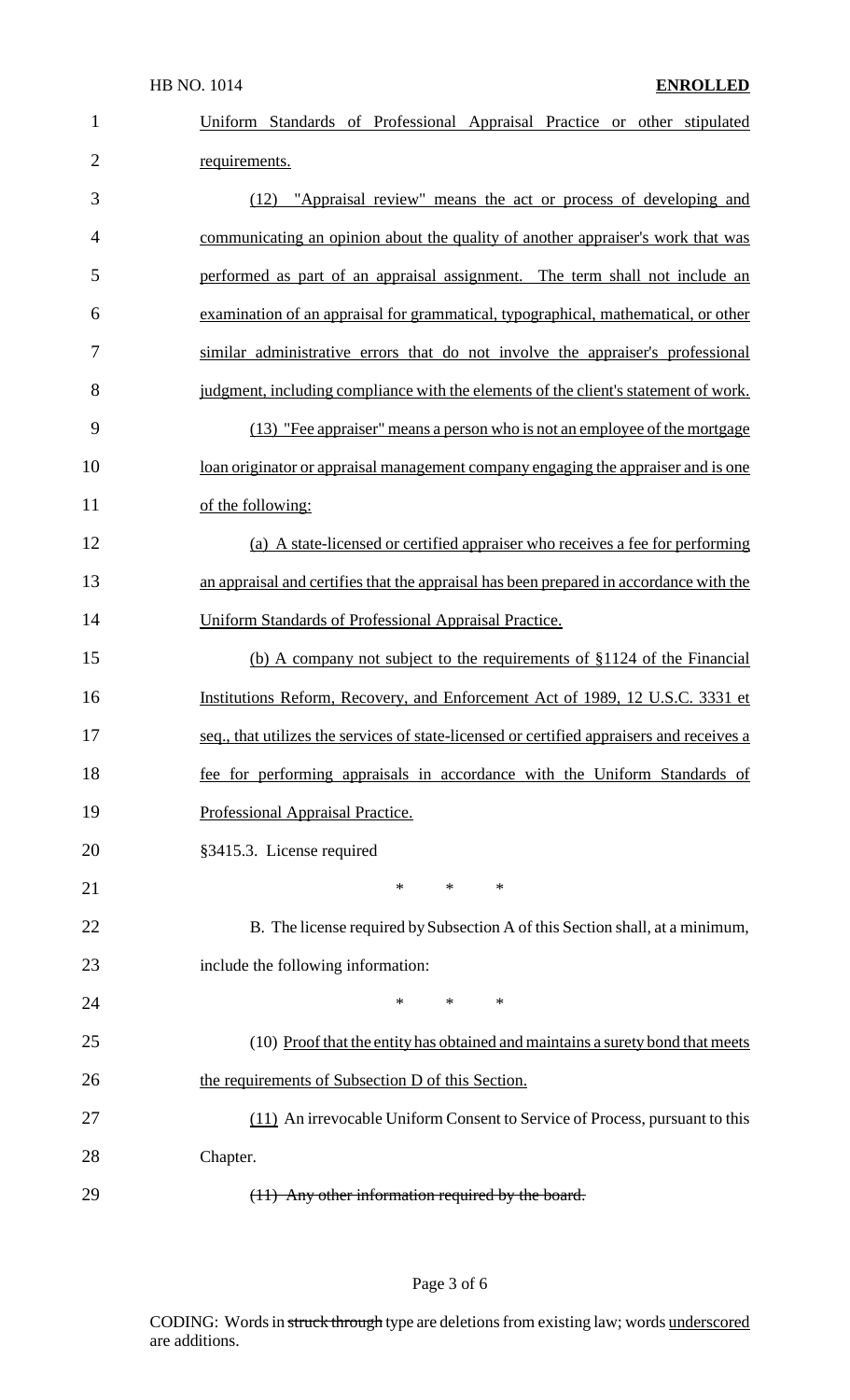| 1              | $C(1)$ A person who performs an appraisal review for an appraisal                        |
|----------------|------------------------------------------------------------------------------------------|
| $\overline{2}$ | management company shall be licensed or certified in Louisiana.                          |
| 3              | (2) An administrative review may be performed by any individual, including               |
| 4              | a certified appraiser.                                                                   |
| 5              | $D(1)$ Every applicant for a license or the renewal of a license shall obtain            |
| 6              | and maintain a surety bond in the amount of twenty thousand dollars. The surety          |
| 7              | bond shall:                                                                              |
| 8              | (a) Be in the form prescribed by the board pursuant to regulations duly                  |
| 9              | promulgated by it.                                                                       |
| 10             | (b) Accrue to the state for the benefit of a claimant against the registrant to          |
| 11             | secure the faithful performance of the licensee obligations under this Chapter.          |
| 12             | (2) The aggregate liability of the surety shall not exceed the principal sum             |
| 13             | of the bond.                                                                             |
| 14             | (3) A party having a claim against the licensee may bring suit directly on the           |
| 15             | surety bond, or the board may bring suit on behalf of the party having a claim against   |
| 16             | the licensee.                                                                            |
| 17             | (4) Consumer claims shall be given priority in recovering from the bond.                 |
| 18             | (5) A deposit of cash or security may be accepted in lieu of the surety bond.            |
| 19             | (6) If a claim reduces the face amount of the bond, the bond shall be                    |
| 20             | annually restored upon renewal of the licensee's registration.                           |
| 21             | $\ast$<br>*<br>$\ast$                                                                    |
| 22             | §3415.13. Adherence to standards; competency                                             |
| 23             | $\underline{A}$ . Each appraisal management company seeking to be licensed in this state |
| 24             | shall certify to the board on an annual basis that it has a system in place to review on |
| 25             | a periodic basis the work of all appraisers that are performing real estate appraisal    |
| 26             | services for the appraisal management company to ensure that the real estate             |
| 27             | appraisal services are being conducted in accordance with Uniform Standards of           |
| 28             | Professional Appraisal Practice.                                                         |
| 29             | B. Before or at the time of making an assignment to an appraiser, an                     |
| 30             | appraisal management company shall verify that the appraiser receiving the               |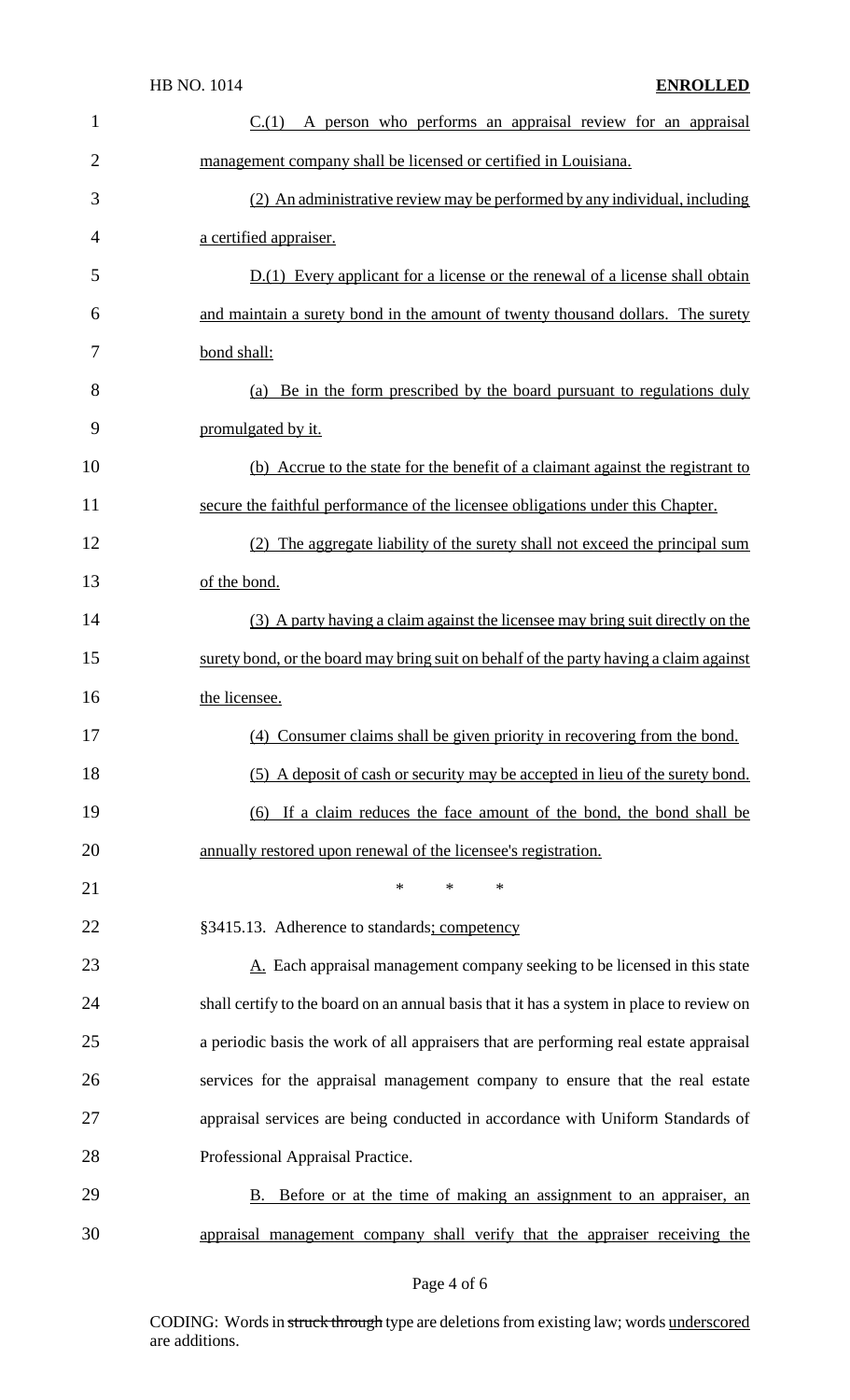| $\mathbf{1}$ | assignment satisfies each provision of the competency rule of the Uniform Standards  |
|--------------|--------------------------------------------------------------------------------------|
| 2            | of Professional Appraisal Practice for the appraisal being assigned.                 |
| 3            | $\ast$<br>$\ast$<br>*                                                                |
| 4            | §3415.15. Fees; customary and reasonable; disclosure                                 |
| 5            | A. An appraisal management company shall compensate appraisers at a rate             |
| 6            | that is customary and reasonable for appraisals being performed in the market area   |
| 7            | of the property being appraised, consistent with the presumptions of compliance      |
| 8            | under federal law.                                                                   |
| 9            | <b>B.</b> An appraisal management company shall separately state to the client all   |
| 10           | of the following:                                                                    |
| 11           | The fees paid to an appraiser for appraisal services.<br>(1)                         |
| 12           | (2) The fees charged by the appraisal management company for services                |
| 13           | associated with the management of the appraisal process, including procurement of    |
| 14           | the appraiser's services.                                                            |
| 15           | $C(1)$ An appraisal management company shall not prohibit any appraiser              |
| 16           | who is part of an appraiser panel from recording the fee that the appraiser was paid |
| 17           | by the appraisal management company for the performance of the appraisal within      |
| 18           | the appraisal report that is submitted by the appraiser to the appraisal management  |
| 19           | company.                                                                             |
| 20           | An appraisal management company shall not include any fees for<br>(2)                |
| 21           | appraisal management services performed by the company in the amount the             |
| 22           | company reports as charges for the actual completion of an appraisal by the          |
| 23           | appraiser.                                                                           |
| 24           | $*$<br>$\ast$<br>$\ast$                                                              |
| 25           | §3415.21. Rulemaking authority; effective date                                       |
| 26           | A. The board shall have the power to may adopt any rules and regulations             |
| 27           | in accordance with the Administrative Procedure Act necessary for the enforcement    |
| 28           | of this Chapter.                                                                     |
| 29           | B. Notwithstanding any law to the contrary, these rules shall require the            |
| 30           | affirmative approval by the House of Representatives Committee on Commerce and       |

## Page 5 of 6